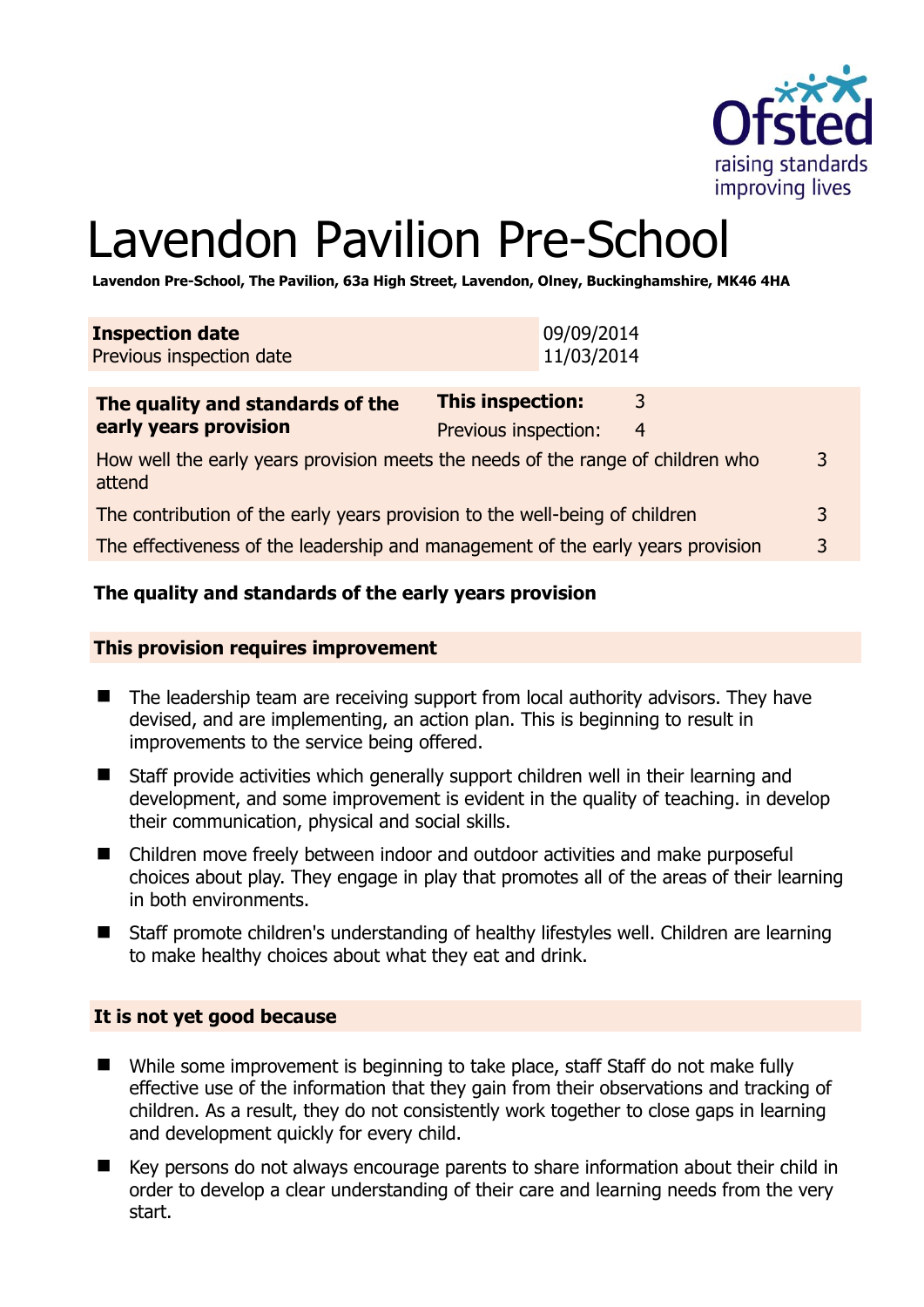■ Staff do not present books attractively to properly support children to use these resources independently.

# **Information about this inspection**

Inspections of registered early years provision are:

- scheduled at least once in every inspection cycle the current cycle ends on 31 July 2016
- scheduled more frequently where Ofsted identifies a need to do so, for example where provision was previously judged inadequate
- brought forward in the inspection cycle where Ofsted has received information that suggests the provision may not be meeting the legal requirements of the Early Years Foundation Stage or where assessment of the provision identifies a need for early inspection
- prioritised where we have received information that the provision is not meeting the requirements of the Early Years Foundation Stage and which suggests children may not be safe
- scheduled at the completion of an investigation into failure to comply with the requirements of the Early Years Foundation Stage.

The provision is also registered on the voluntary part of the Childcare Register. This report includes a judgment about compliance with the requirements of that register.

# **Inspection activities**

- The inspector observed children's activities indoors and outside and spoke with staff and children.
- $\blacksquare$ The inspector tracked children in the pre-school, reviewed their records and looked at a sample of relevant documentation.
- $\blacksquare$ The inspector reviewed qualifications, recruitment and suitability information with the deputy and a nominated person from the management committee.
- The inspector held discussions with the deputy manager, the nominated person and parents.

# **Inspector**

Cordalee Harrison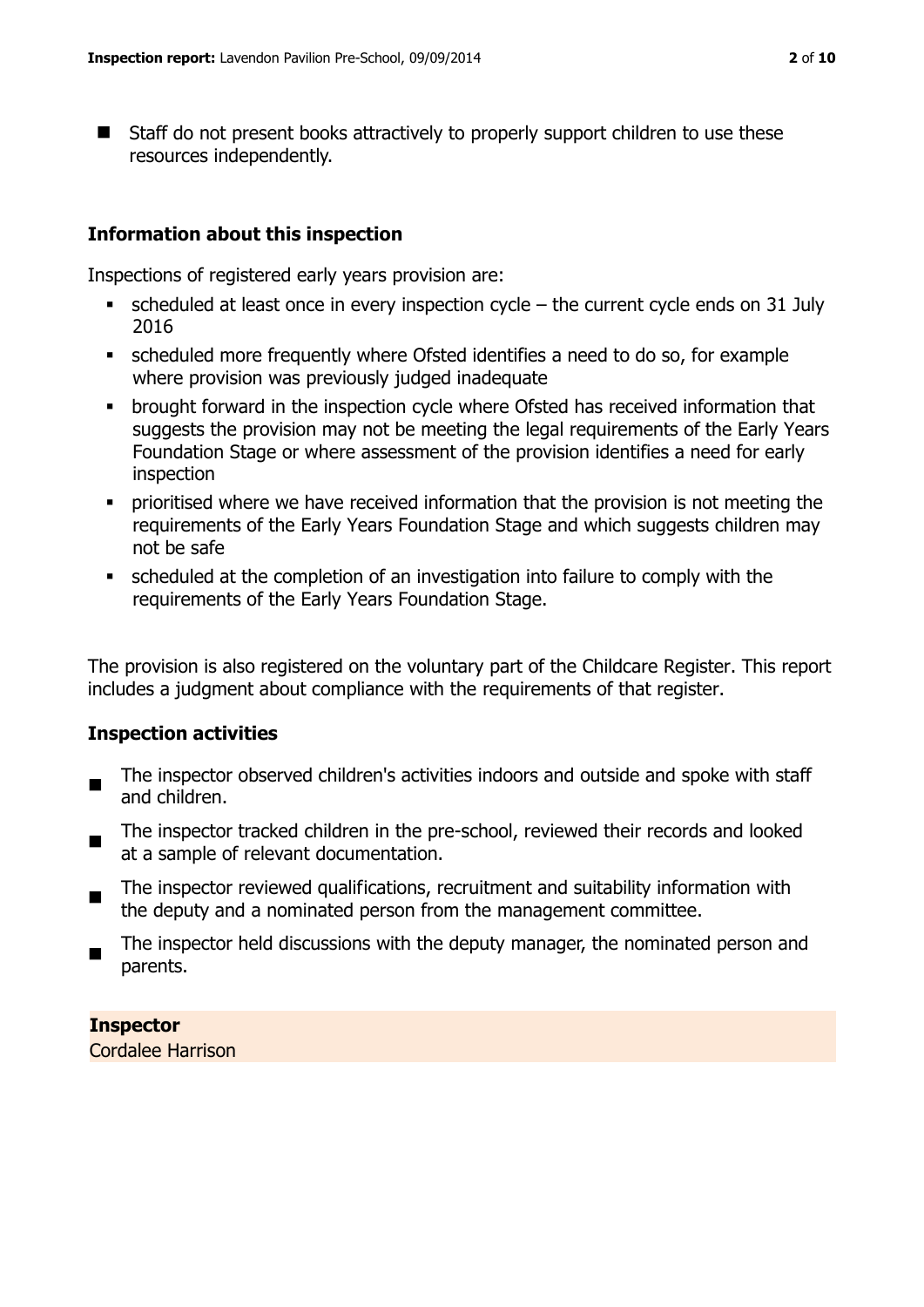## **Full report**

#### **Information about the setting**

Lavendon Pre-school first registered in 2010 and re-registered in 2013 under Lavendon Primary School Committee. The pre-school is registered on the Early Years Register and the voluntary part of the Childcare Register only. It runs from within The Pavilion, off the main high street in Lavendon, Buckinghamshire. It comprises a single hall, kitchen and toilet facilities. There is an outdoor area for the sole use of the pre-school when it is operating. Children attend from the local community and surrounding areas. The preschool opens four days a week from 9am until 12pm on Mondays and 9am until 2pm Tuesdays, Wednesdays and Thursdays, term time only.

The pre-school employs three staff, of these, all hold appropriate early years qualifications. Currently, there are 16 children on roll in the early years age range. The pre-school receives funding for the provision of free early education for children aged two, three and four.

#### **What the setting needs to do to improve further**

## **To meet the requirements of the Early Years Foundation Stage the provider must:**

■ make bettersure that staff use of information gained from observation and tracking to more effectively to plan to promote children's individual learning and development. and to close any identified gaps in their achievement.

#### **To further improve the quality of the early years provision the provider should:**

- $\blacksquare$  review the presentation of books to enable children to make better use of these resources
- $\blacksquare$  strengthen the arrangements to support children when they first start at the preschool by obtaining more information about their abilities and interests from parents.

#### **Inspection judgements**

# **How well the early years provision meets the needs of the range of children who attend**

Staff routinely plan and deliver educational programmes that cover all areas of learning and development. They regularly carry out observations to assess children's progress. However, the systems for staff to use information from children's observation and plan for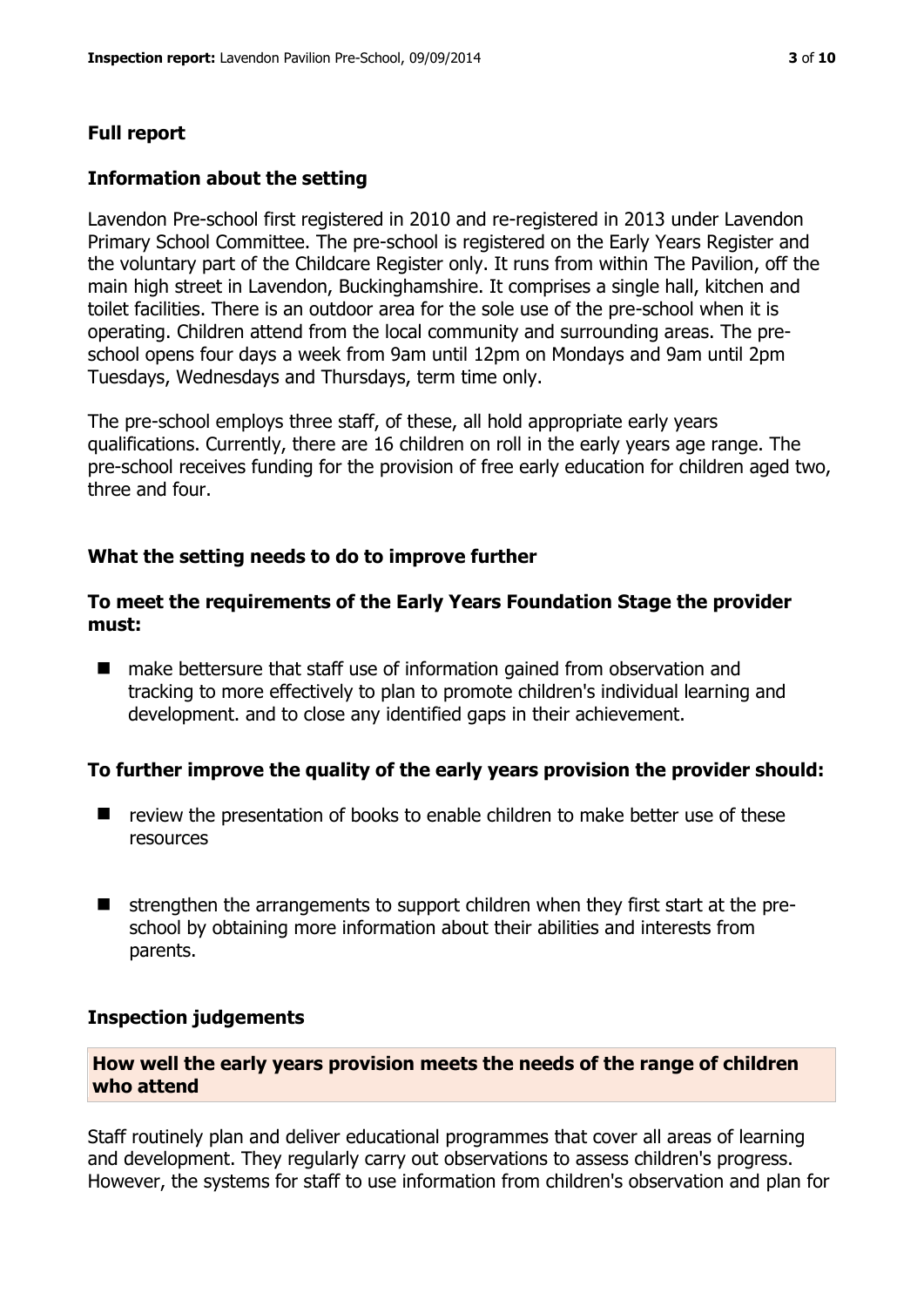their future learning are not fully effective. Consequently, some aspects of learning are less well planned for individual children. As a result, staff do not always work effectively to continually support every child to close gaps in their learning quickly. For example, where assessment shows that children are not achieving as well as expected in some aspects of mathematics and literacy there are no specifically targeted plans to address this. This means that overall, the provision for learning and development requires improvement. Staff do, however, effectively complete progress checks for two-year-old children and provide a report for parents. This identifies each child's individual strengths, and any areas where progress may be less than expected. Staff use these findings and engagement with parents to identifying any emerging concerns. This enables them to work closely with parents to develop plans to support these children's future learning. This is recent improvement which is helping to raise the quality of learning and development for twoyear-old-children.

Generally, children in the pre-school are happy and contented. Most engage freely with staff and their friends and all are interested to learn. Since the last inspection, staff have improved their questioning of children. They now use more open-ended questions, which challenge children to think and respond. As a result, some children are learning to consider their response and to use their developing language to give explanations. This helps them to demonstrate their understanding and to learn from each other. For example, some older children explained to the group why it is important to wash hand before eating. They also knew why it is important to drink plenty of water in warm weather. With the support of staff, children explore some aspects of mathematics routinely. For example, staff encouraged counting and simple addition and subtraction with children during an art and craft activity. This type of support enables the children to consolidate their understanding of numbers and mathematical ideas in different situations.

Children move freely between indoor and outdoor areas, both of which include activities and resources to promote their learning across all areas. For example, there are resources such as felt tip pens, sand and chalk help children to practise early writing in the hall and in the outdoor play area. Staff offer effective support during these activities and, as a result, some older children write some recognisable letters and words.

Children learn to share and take turns, and show that they are starting to understand the boundaries for their behaviour. For example, some children understand that when the sand timer runs out there is the expectation that they will allow others to use certain pieces of equipment. Children's positive behaviour shows that they are learning to respond to the guidance of staff and this promotes their school readiness.

# **The contribution of the early years provision to the well-being of children**

Each child has a key person who helps them to settle when they first start at the preschool. This special member of staff and takes the lead in assessing their children's progress and planning for their future learning. However, key persons do not always gain a great deal of information from parents about what children like to do and what they can do already. This means that staff are not always able to fully tailor children's care to their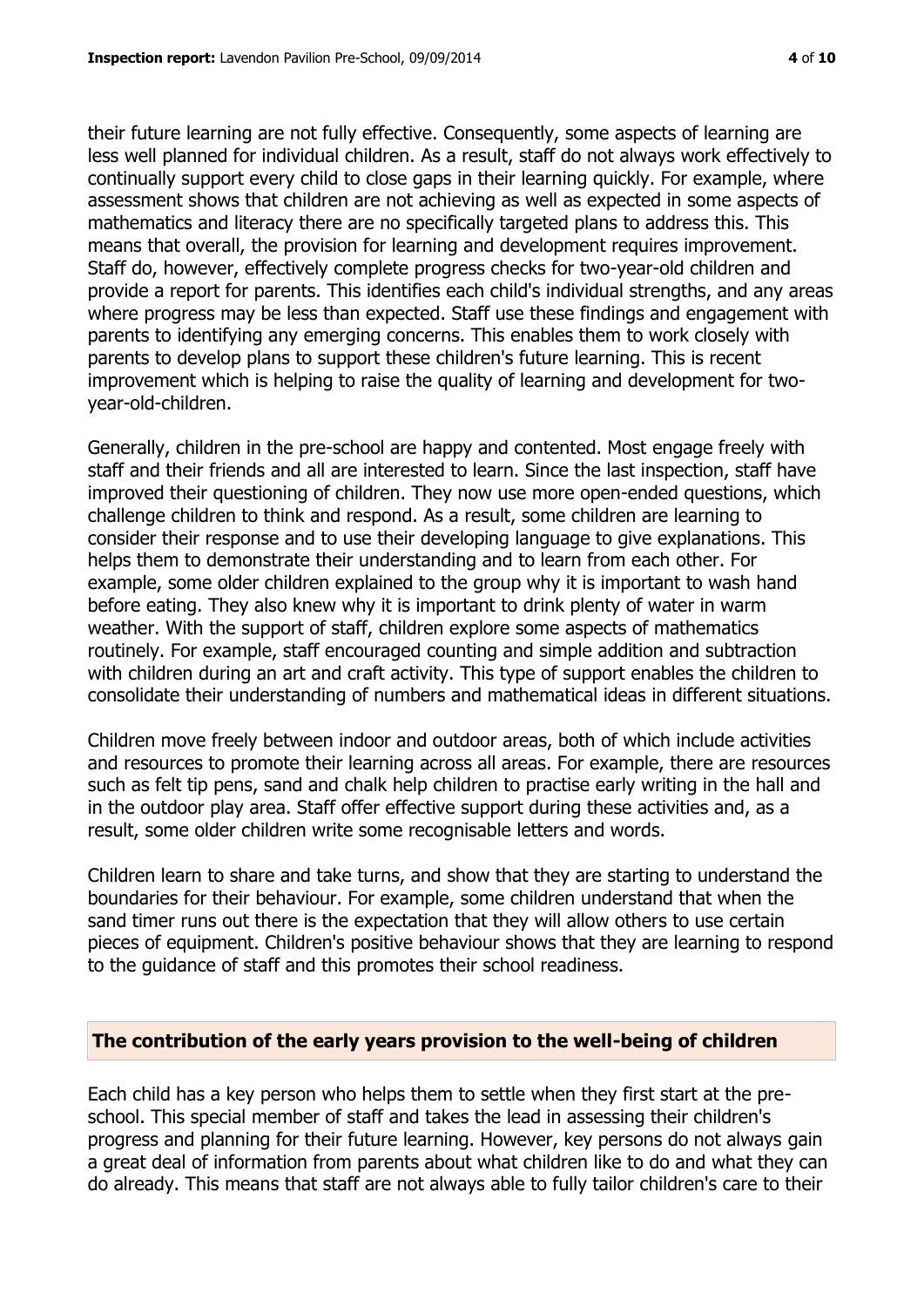individual needs from the very beginning. However, children settle well over time and the children who are familiar with the routines and activities are at ease and contented. They show secure attachments and appropriate levels of independence for their age and developmental stages.

All staff support children appropriately to work and play together and help them to understand when certain behaviour is unwanted and why. This consistent approach to behaviour management helps children learn to behave well and older children are starting to resolve some conflicts appropriately for themselves. Overall, the atmosphere in the preschool is calm and this enables children to engage purposefully in play and learning.

Staff practices demonstrate that they are clear about their responsibility to actively safeguard children. They make appropriate use of procedures such as risk assessments and hazard checks to create safe environments. For example, where they identify hazards they act quickly to mininise the risks to children. This allows children to play freely and explore their environment safely. Staff continually supervise the children and help them to assess some risks. For example, staff encourage the children to think about why it is important to climb the slide in the correct way. This helps children to relate their actions to their personal safety.

Children are developing a good understanding of self-care and good hygiene. Older children use the toilet independently and understand the reasons for washing hands thoroughly afterwards. Staff use the snack time effectively to help children extend and consolidate their understanding of foods that are healthy. Additionally, the pre-school's management team provides parents with information which sets the expectation for them to provide children with healthy packed lunches.

The pre-school is secure and well resourced. Some staff are sufficiently confident to change the learning environment to reflect children's interest. For example, when children showed interest in the musical instruments, a member of staff created space to use these resources in a large group activity. However, staff do not always make the most effective use of the resources. For example, there is a wide range of good quality books available in the pre-school. However, their presentation is jumbled and uninviting to children. This makes it less likely for children to explore them independently and does not fully support the education programme for literacy.

Staff are working effectively with children, parents and other professionals to support children's transition to school. As a result, most children who are transferring speak excitedly about their expectations of school.

# **The effectiveness of the leadership and management of the early years provision**

The leadership team shows willingness to improve the quality of children's experiences and are accepting support from the local authority advisory team. Some improvement has taken place, including an increased focus on supporting children's language and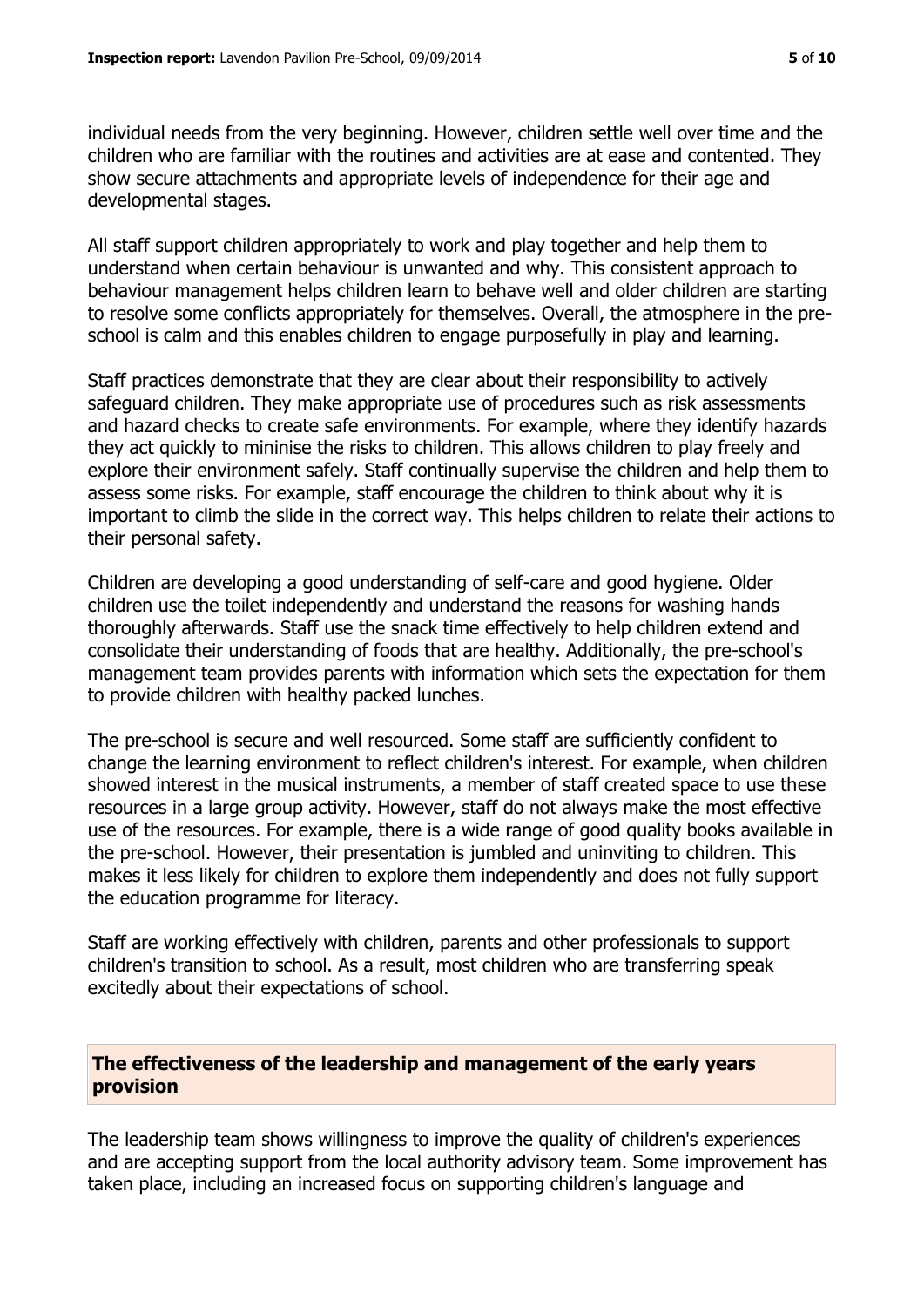communication. However, changes within the staff team mean that the progress has not been as rapid as intended. The process of settling new staff has slowed the pace at which the provider has been able to implement all aspects of their agreed action plan. The provider now has a clearer understanding of the areas for improvement. For example, she is aware that weaknesses remain in the use of information to support consistently high quality teaching and learning for every child. As part of the drive for improvement, the provider is securing training opportunities for staff to enhance the skills within the team.

The changes that have taken place are beginning to improve outcomes for children. However, Tthe pre-school requires further improvement to provide good quality learning and developmental experiences for every child. The leadership team puts appropriate systems in place for observation and tracking of children's progress. Staff complete these successfully but do not always use the resulting information effectively to fully tailor children's learning and care to meet their individual needs. As a result, staff do not always support every child to quickly close identified gaps in their learning and development. Despite this, children generally enjoy their time in the pre-school and are beginning to show confidence in speaking and listening. They also show that they are developing positive self-awareness, good behaviour and effective self-care.

There are appropriate systems in place to protect children from harm. Staff are clear and confident about what to do if concerns arise about the wellbeing of any child. All staff in the pre-school are fully vetted. The pre-school follows suitable recruitment procedures which include a full induction for staff. This ensures that only suitable adults are ever alone with children. Information pertaining to the local safeguarding team and Ofsted is available in the pre-school. This provides guidance for staff and parents and enables them to act promptly if they are concerned about a child's well-being. All documentation required to safeguard children and promote their good health is in place; records are accurate and up to date.

The leadership team shows willingness to improve the quality of children's experiences. They are working with the local authority to develop an action plan to improve quality in the pre-school. They also secure some training opportunities for staff. Some changes to the staff team in the pre-school have slowed the pace at which the pre-school has been able to implement all aspects of the agreed action plan. For example, the nominated person acknowledges that there is some weakness in the use of information to support consistently high quality teaching and learning for every child.

Feedback from parents indicates that they are happy with arrangements within the preschool and feel that staff are very responsive to any concerns that they may raise.

# **The Childcare Register**

The requirements for the voluntary part of the Childcare Register are **Met**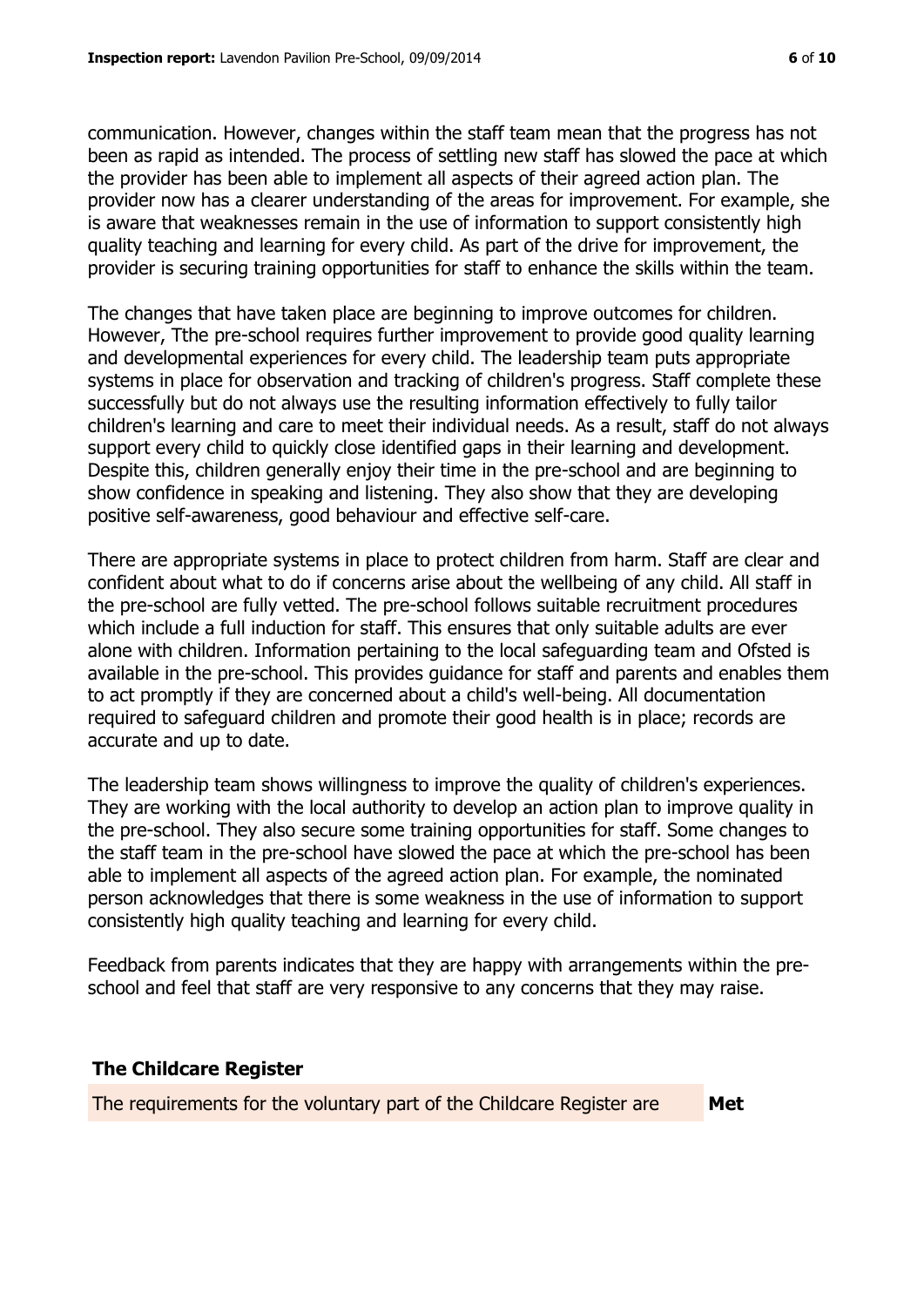# **What inspection judgements mean**

# **Registered early years provision**

| <b>Grade</b> | <b>Judgement</b>               | <b>Description</b>                                                                                                                                                                                                                                                                                                                                                                                |
|--------------|--------------------------------|---------------------------------------------------------------------------------------------------------------------------------------------------------------------------------------------------------------------------------------------------------------------------------------------------------------------------------------------------------------------------------------------------|
| Grade 1      | Outstanding                    | Outstanding provision is highly effective in meeting the needs<br>of all children exceptionally well. This ensures that children are<br>very well prepared for the next stage of their learning.                                                                                                                                                                                                  |
| Grade 2      | Good                           | Good provision is effective in delivering provision that meets<br>the needs of all children well. This ensures children are ready<br>for the next stage of their learning.                                                                                                                                                                                                                        |
| Grade 3      | <b>Requires</b><br>improvement | The provision is not giving children a good standard of early<br>years education and/or there are minor breaches of the<br>safeguarding and welfare requirements of the Early Years<br>Foundation Stage. We re-inspect nurseries and pre-schools<br>judged as requires improvement within 12 months of the date<br>of inspection.                                                                 |
| Grade 4      | Inadequate                     | Provision that is inadequate requires significant improvement<br>and/or enforcement action. The provision is failing to give<br>children an acceptable standard of early years education and/or<br>is not meeting the safeguarding and welfare requirements of<br>the Early Years Foundation Stage. It will be monitored and<br>inspected again within six months of the date of this inspection. |
| Met          |                                | There were no children present at the time of the inspection.<br>The inspection judgement is that the provider continues to<br>meet the requirements for registration.                                                                                                                                                                                                                            |
| Not met      |                                | There were no children present at the time of the inspection.<br>The inspection judgement is that the provider does not meet<br>the requirements for registration.                                                                                                                                                                                                                                |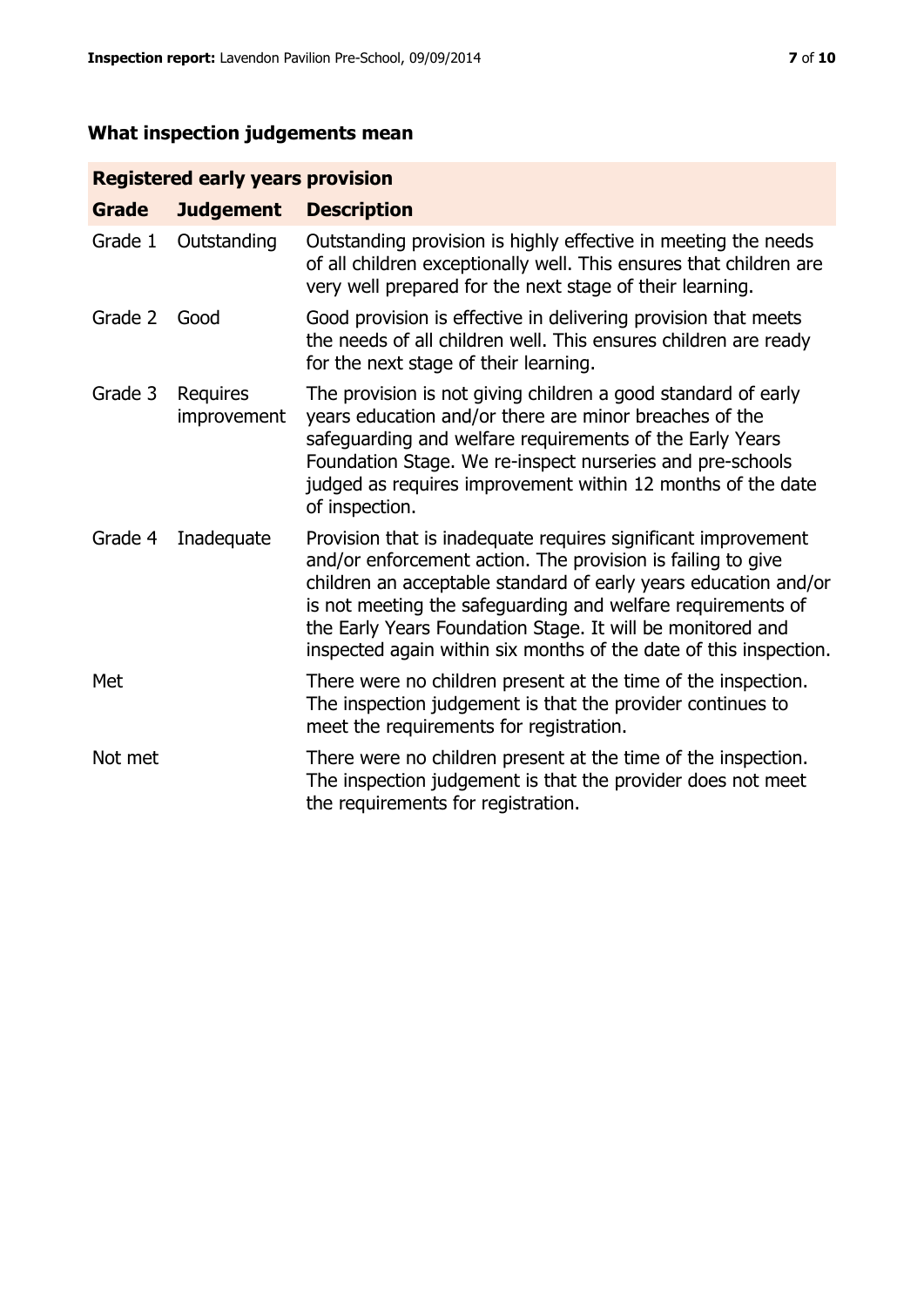# **Inspection**

This inspection was carried out by Ofsted under sections 49 and 50 of the Childcare Act 2006 on the quality and standards of provision that is registered on the Early Years Register. The registered person must ensure that this provision complies with the statutory framework for children's learning, development and care, known as the Early Years Foundation Stage.

# **Setting details**

| Unique reference number            | EY463628                               |
|------------------------------------|----------------------------------------|
| <b>Local authority</b>             | Milton Keynes                          |
| <b>Inspection number</b>           | 966794                                 |
| <b>Type of provision</b>           | Full-time provision                    |
| <b>Registration category</b>       | Childcare - Non-Domestic               |
| Age range of children              | $2 - 5$                                |
| <b>Total number of places</b>      | 20                                     |
| Number of children on roll         | 16                                     |
| <b>Name of provider</b>            | Lavendon Pavilion Pre-School Committee |
| <b>Date of previous inspection</b> | 11/03/2014                             |
| <b>Telephone number</b>            | 07902818491                            |

Any complaints about the inspection or the report should be made following the procedures set out in the guidance *'Complaints procedure: raising concerns and making complaints* about Ofsted', which is available from Ofsted's website: www.ofsted.gov.uk. If you would like Ofsted to send you a copy of the guidance, please telephone 0300 123 4234, or email enquiries@ofsted.gov.uk.

# **Type of provision**

For the purposes of this inspection the following definitions apply:

Full-time provision is that which operates for more than three hours. These are usually known as nurseries, nursery schools and pre-schools and must deliver the Early Years Foundation Stage. They are registered on the Early Years Register and pay the higher fee for registration.

Sessional provision operates for more than two hours but does not exceed three hours in any one day. These are usually known as pre-schools, kindergartens or nursery schools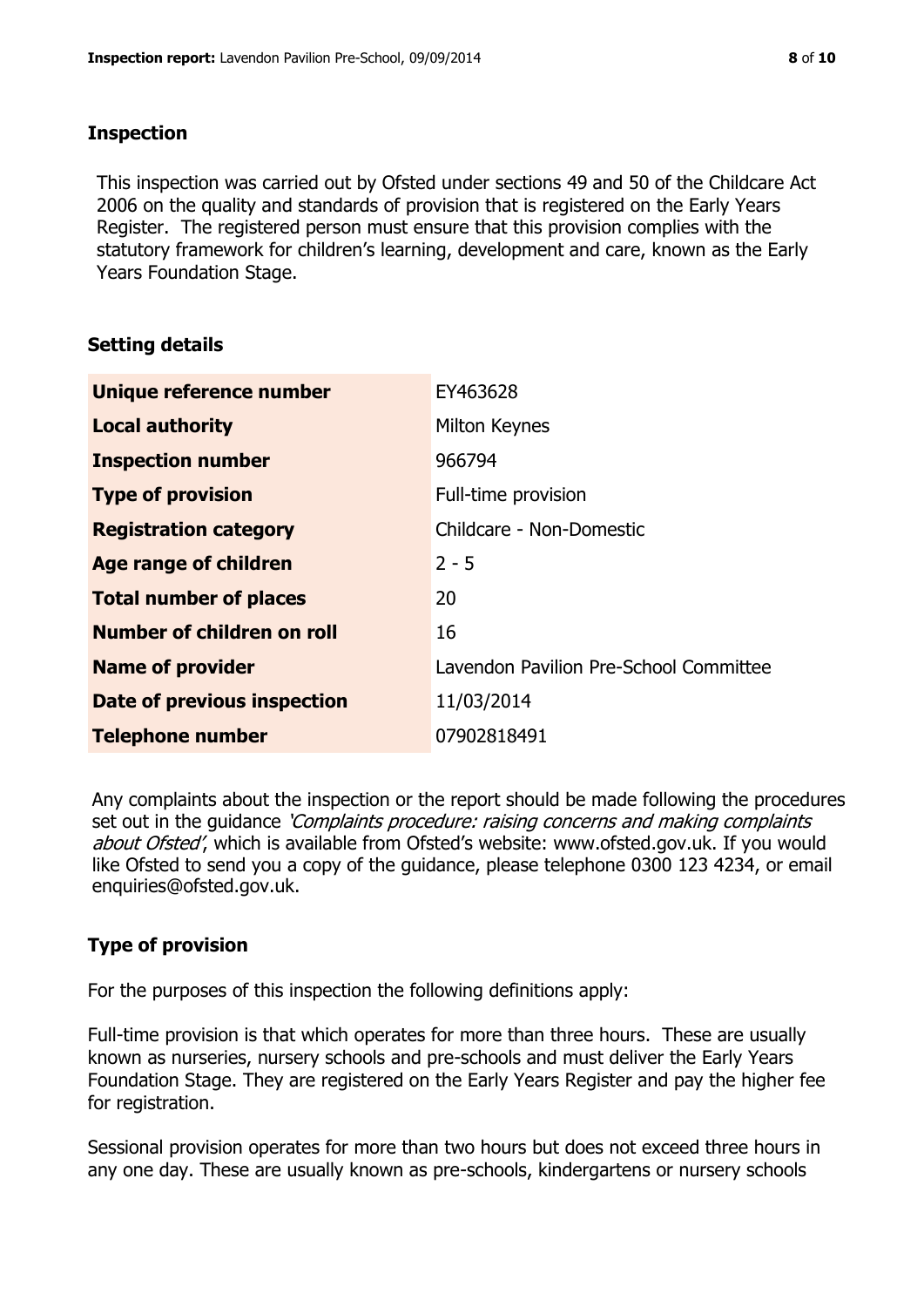and must deliver the Early Years Foundation Stage. They are registered on the Early Years Register and pay the lower fee for registration.

Childminders care for one or more children where individual children attend for a period of more than two hours in any one day. They operate from domestic premises, which are usually the childminder's own home. They are registered on the Early Years Register and must deliver the Early Years Foundation Stage.

Out of school provision may be sessional or full-time provision and is delivered before or after school and/or in the summer holidays. They are registered on the Early Years Register and must deliver the Early Years Foundation Stage. Where children receive their Early Years Foundation Stage in school these providers do not have to deliver the learning and development requirements in full but should complement the experiences children receive in school.